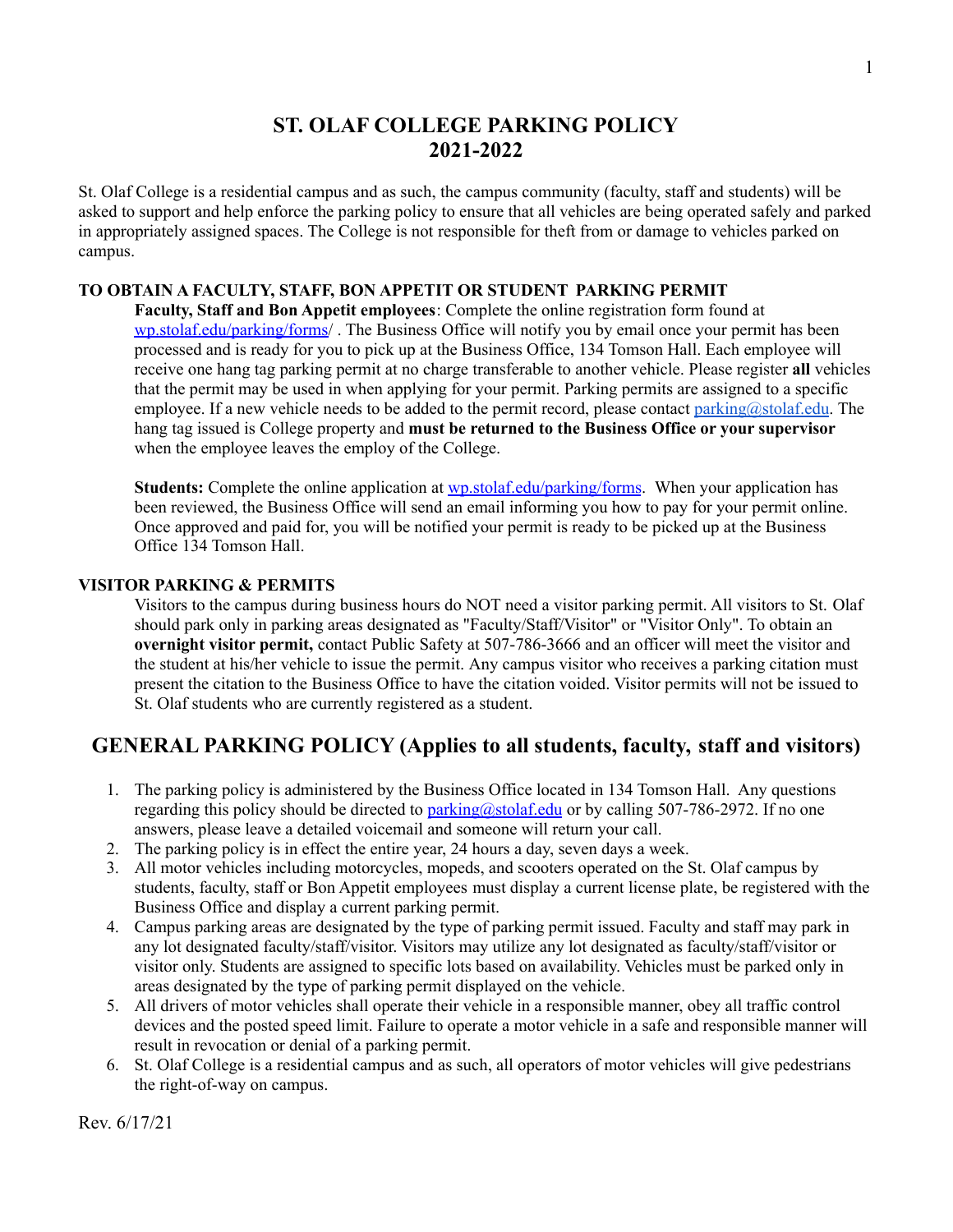- 7. Short-term parking (less than 15 minutes) will be permitted in areas near residence halls (i.e. fire lanes) for purposes of loading and unloading only. Vehicles parked in these areas must display the emergency flashers and limit parking to 15 minutes. Failure to display the emergency flashers or exceeding 15 minutes will result in the issuance of a parking citation.
- 8. To improve vehicular safety and to assist with snow removal on campus, several faculty/staff/visitor parking areas have been designated as "no overnight parking/tow away zone" areas. Parking will be prohibited from Midnight to 6:00 a.m. every day on a year-round basis in these areas.
- 9. Verbal or physical harassment of any person responsible for helping our community with parking management on campus, is a violation of college policy and cause for disciplinary action.
- 10. The registered permit holder is responsible for all citations written on the vehicle regardless of who parked or was operating the vehicle at the time the citation was issued. A vehicle registered with Public Safety cannot be considered a visitor.
- 11. If it becomes necessary to change vehicles, Public Safety must be advised in advance of the change and a permit must be secured for the new vehicle prior to its arrival on campus. Public Safety must also be advised if license plates on your vehicle change.
- 12. Any vehicle that accumulates more than four (4) parking citations during an academic year (June 1-May 31) will have the permit revoked for the remainder of the academic year. No refund will be available.

# **PARKING VIOLATIONS**

The following parking or permit violations will result in a parking citation being issued. Violations of parking regulations are the responsibility of the person who registered the vehicle involved. If the vehicle is not registered, violations shall be the responsibility of the vehicle owner/user. The fine amount is listed with each violation.

- a. Parking permits shall be affixed as provided in the instructions accompanying the permit (upper left corner of the driver's side rear window). Expired permits shall be removed from all vehicles. (\$5.00) Note: The fine for "failure to remove expired permit" will be waived if the expired permit is brought into the Public Safety Office within seven days from the date the citation was issued*.*
- b. All vehicles, including motorcycles, scooters and mopeds operated on the St. Olaf campus by students, faculty, staff or Bon Appetit employees must be registered with the Business Office and display a current parking permit. (\$50.00)
- c. Only those vehicles authorized by the Business Office shall possess a parking permit. (\$75.00)
- d. No vehicle shall display an altered or counterfeit parking permit or misuse a permit. If this occurs, the permit will be revoked and the students involved will be referred to the appropriate judicial authority. (\$75.00)
- e. Vehicles must display a state issued handicap permit to park in a stall specifically reserved for handicap permit holders. (\$100.00)
- f. Vehicles shall be parked **only** in those areas designated by the type of parking permit displayed. (\$40.00)
- g. No vehicle shall be parked in an area designated "No Parking" whether permanent or temporary (\$35.00)
- h. No vehicle shall be parked in a designated "Fire Lane" for a period longer than 15 minutes. Vehicles must also display the emergency flashers. (\$50.00)
- i. No vehicle, other than the authorized vehicle, shall be parked in a stall marked "Reserved". (\$40.00)
- j. No student, faculty, staff or Bon Appetit vehicle shall be parked in a space specifically reserved for "Visitors Only". (\$30.00)
- k. No student, faculty, staff or Bon Appetit vehicle shall be parked in a space specifically reserved for "Admissions Visitors Only". (\$40.00)
- l. Vehicles shall be parked only in areas designated for parking. (\$30.00)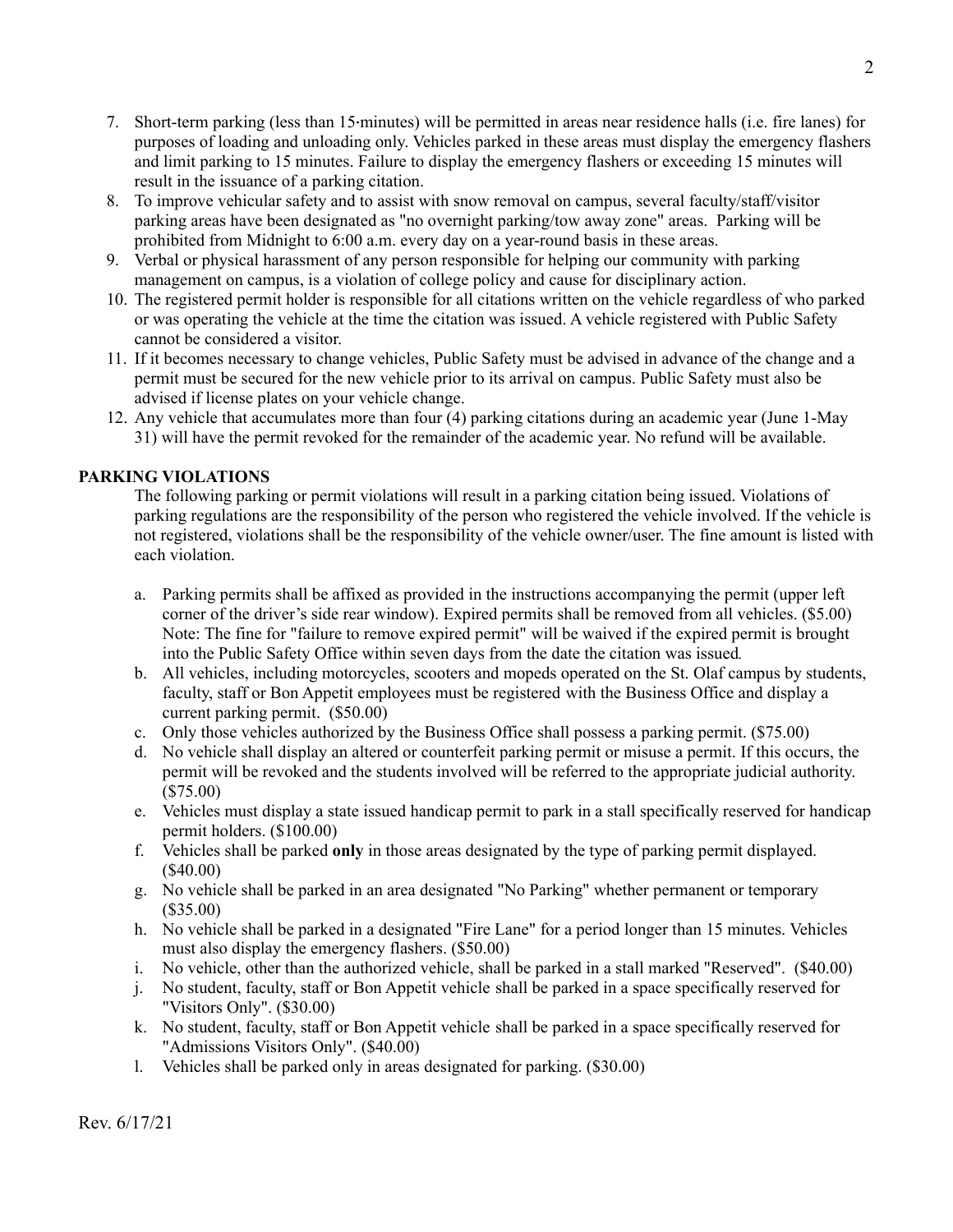- m. No vehicle shall be parked on or over a stall line, which restricts the use of the next parking stall. (\$20.00)
- n. No vehicle shall be parked or driven on sidewalks or grass areas except for authorized service vehicles. (\$50.00)
- o. No vehicle shall be parked in spaces posted "No Overnight Parking" or in a loading zone over the posted time limit. (\$25.00)
- p. No vehicle shall be parked by a yellow painted curb, except for authorized service vehicles, for a period longer than 15 minutes. Vehicles must also display the emergency flashers. (\$20.00)
- q. No vehicle shall be parked over a crosswalk which interferes with pedestrian movement. (\$20.00)
- r. No vehicle shall be parked that blocks access to any refuse container. (\$50.00)
- s. No vehicle shall be parked in a charging station stall when not actively charging (\$50.00)
- t. No vehicle shall be parked in a charging station stall for more than 4 hours. (\$30.00)
- u. No vehicle shall be parked blocking access to a fire hydrant. (\$50.00)

### **CITATION (TICKET) PAYMENT**

All parking fines shall be paid by credit card at <https://stolaf.omnigo.one/CESIReportExec/ocp/> . If a student citation is not paid within fourteen (14) days of issuance, the citation will be forwarded to the Business Office and added to the student's comprehensive fee statement. Faculty and staff who fail to pay the citation within fourteen (14) days, will be referred to their respective Vice President. A late fee of \$3.00 will be charged for all citations not paid within 14 days. To facilitate end of the fiscal year bookkeeping, all citations issued after May  $10<sup>th</sup>$  will be sent directly to the Business Office and will be applied to the student's account. Failure to clear outstanding parking fines shall be grounds to deny future parking permits and withhold official academic transcripts and/or diploma.

## **APPEAL POLICY**

An appeal of a citation issued under these regulations must be filed within seven (7) days from the date the citation was issued or the right to appeal will be forfeited and the amount of the fine billed. To appeal a citation, complete the [Google](https://docs.google.com/forms/d/1Vzz6b8qn0PSP50U2z_mPQ3I4xPsgUtji8c1KJX6JOwY/edit) Form located on the Parking website with all required information. All student, faculty/staff and Bon Appetit appeals shall be reviewed by an appeals committee. The appellant will be notified by email of the committee's decision within two weeks. The appeal committee's decision is final and there are no further appeal options. Public Safety staff cannot void a citation once it has been written except for a legitimate visitor.

## **IMMOBILIZED (BOOTED) VEHICLES**

Any vehicle parked on campus property that does not display a current permit and has accumulated 3 parking citations, will be booted. Vehicles deemed suspicious or appear to be abandoned may also be booted by Public Safety. If your vehicle has been booted, call Public Safety at 507-786-3666 to have the boot removed. Attempts to remove the boot by anyone other than a Public Safety officer, will result in a \$100.00 fine to either the owner of the vehicle or the individual responsible for such action and the action will be considered a conduct violation. Damage to or theft of the boot will result in a fine assessed to the owner of the vehicle equal to the full replacement value of the device. If a vehicle is booted and the operator does not contact Public Safety within 48 hours, the vehicle may be towed at the owner's expense. Students involved will be referred to Student Conduct. Faculty and staff so involved will be referred to their respective Vice President.

# **TOWING AND IMPOUNDMENT**

Vehicles may be towed off-campus **at the owner's expense** if any of the following conditions exist:

● Any vehicle parked on St. Olaf property without a current parking permit and without current license plates.

Rev. 6/17/21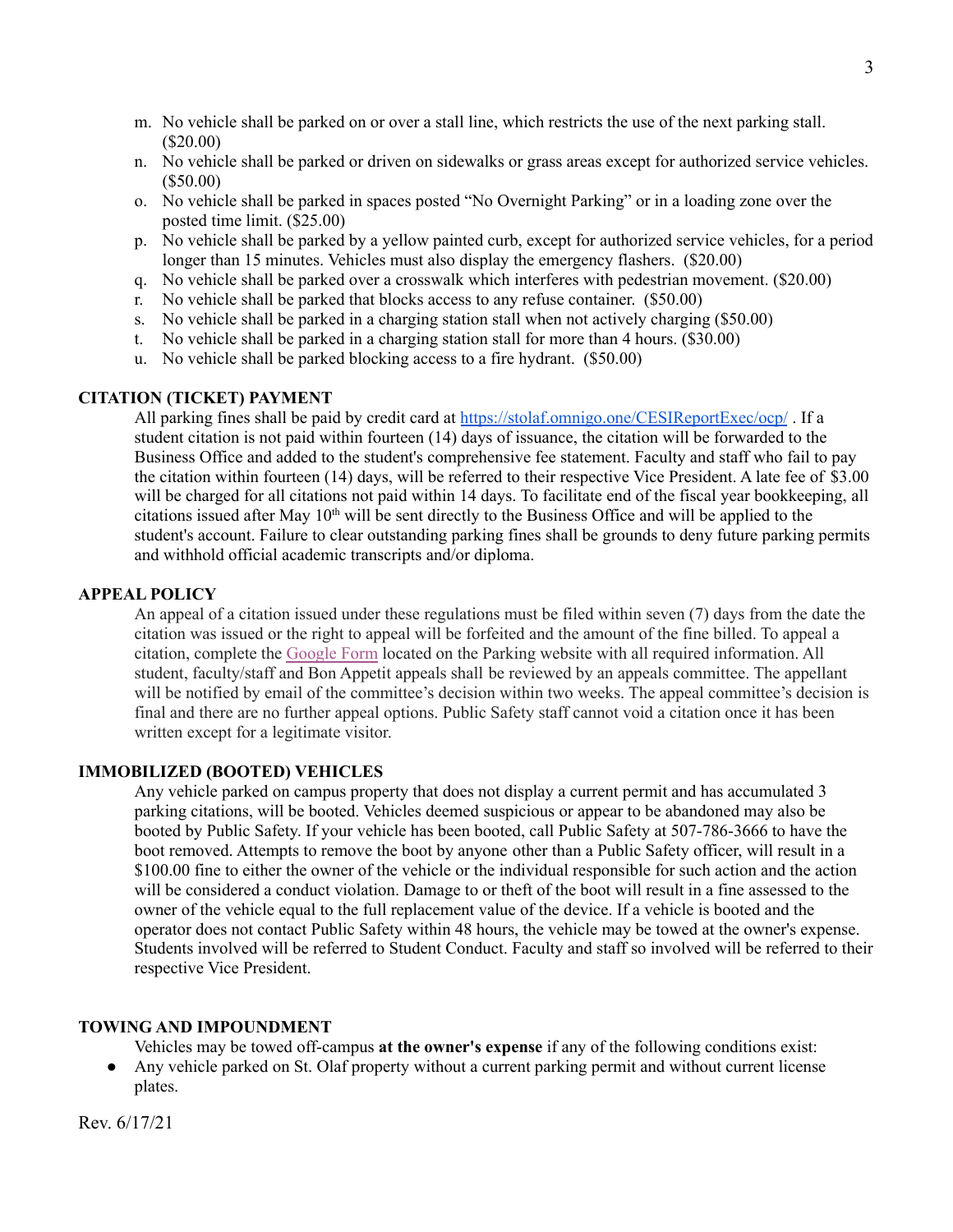- Any vehicle that accumulates more than four (4) parking citations in an academic year (June 1-May 31) and the parking permit (if applicable) will be revoked for the remainder of the academic year. No refund will be available.
- Any vehicle that poses a traffic hazard or an obstruction to the safe movement of traffic and pedestrians
- Any vehicle blocking access to trash receptacles or dumpsters
- Any vehicle parked in a handicap space without a state issued handicap permit
- Any vehicle parked in an area designated "Fire Lane"
- Any vehicle that has been immobilized (booted) for more than 48 hours

# **CITY OF NORTHFIELD PARKING REGULATIONS (applies to all city owned streets) Overtime parking-Unmetered**

No person shall leave a vehicle in one space upon a street for a period exceeding forty-eight (48) hours).

# **Winter Street Parking**

It shall be illegal for any person to park a motor vehicle on any public street in the City of Northfield from 2:00 AM to 6:00 AM from November 15 to March 15 in any year.

# **STUDENT POLICIES AND INFORMATION**

Students are responsible for adhering to the entire St. Olaf Motor Vehicle Policy. The St. Olaf campus is a residential campus and as such, the number of student parking permits issued must be regulated. Students should apply for permits needed for Semester I, Interim, Semester II or for the entire year.

St. Olaf College has a "need based" policy for student parking. Permit priority will be given to those students who demonstrate a verifiable **"need"** to maintain a car on campus based on class year. Subject to the availability of parking spaces, students with documented and verifiable commuter, academic, storage, service or work-related needs will be allowed to purchase a permit and maintain a car on campus. Once all need based permits have been issued, additional **"general"** student permits will be issued based on class year beginning with seniors. If space is still available, juniors, sophomores and first-year students will be eligible to apply for a permit. See Section 2 (Permit Application Information) for the General Permit application dates based on classification and term. Only two (2) permits per Honor/Language house will be issued for purposes of Honor or Language house projects. When student parking spaces are exhausted, no additional permits will be issued.

Students are considered to be St. Olaf College students whether they are registered for on-campus course work or off-campus programs through St. Olaf College. If you are participating in an off-campus program but plan to spend a short time on campus, a temporary permit must be obtained for that period of time. Registered students are not considered visitors to St. Olaf College. To accommodate extraordinary circumstances when a student must unexpectedly bring a permit-eligible vehicle to campus or change vehicles, contact Public Safety at extension x3666 (507) 786-3666 to obtain a temporary (7 day permit). Temporary permits are available for (\$30.00) for 7 consecutive days as space permits. A student may only purchase a temporary permit three (3) times during an academic term. Failure to follow this procedure will result in the vehicle being ticketed.

# **1. Permit Application Information**

All students seeking a parking permit **must** complete the online application at [wp.stolaf.edu/parking/forms.](http://www.stolaf.edu/parking/forms) Once your application has been reviewed, the Business Office will email you with instructions on how to pay for your permit online. Once approved and paid for, you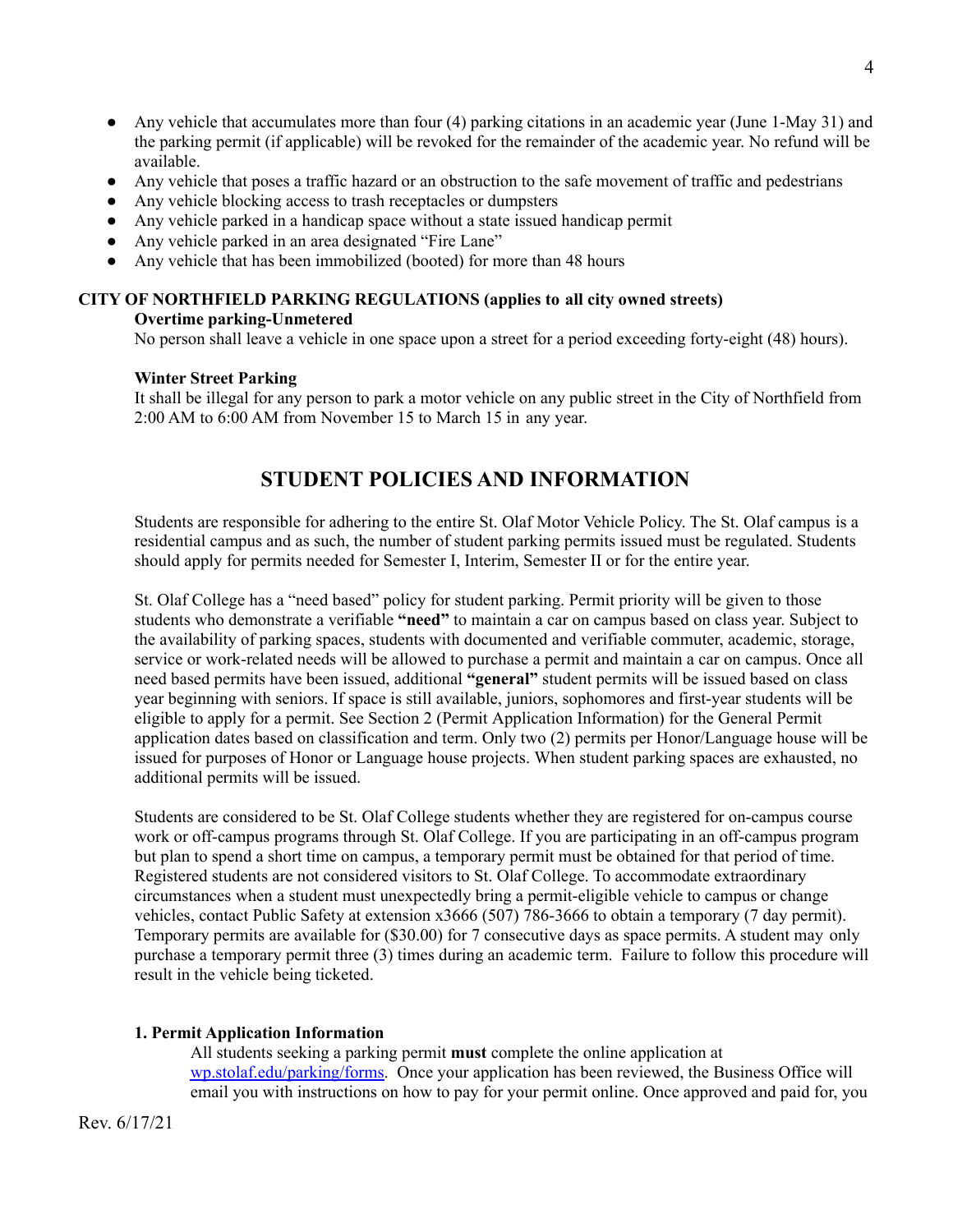will be notified with instructions on how to obtain your permit upon arrival to campus. Parking permits are assigned to a specific vehicle and are NOT transferable to another vehicle. If a permit is needed for a different vehicle, please remove the old permit for exchange.

*Note:* Falsifying information on the permit application will automatically result in denial or revocation of the permit and will be grounds for disciplinary action

# **2. Early Application Dates for 2021-22**

Applications for the 2021-22 academic year will be accepted starting May 1, 2021. Students who find it necessary to apply for a parking permit after they arrive on campus, must complete their online application and pay for a permit **prior** to bringing a vehicle to St. Olaf

### **3. Qualification Categories**

**a. Academic** - Nursing Practicums, Student Teaching, Ed. 290 & 330, or an off-campus senior project. Qualifications will be determined with specific departments.

**b. Commuter** - Students living off-campus.

**c. Service** - Students must volunteer at least 8 hours/week off-campus.

**d. Storage -** Subject to space availability, students living beyond a two hundred mile radius from campus.

**e. Work** – Students must be employed off-campus, working more than 10 hours per week. **f. Medical** - Medical permits will be issued on a **short term, as needed only basis**, based on physical limitations.

**g. Temporary** - Subject to space availability, temporary permits will be issued for seven (7) days. Temporary permits will be issued no more than three (3) times during an academic term. The temporary permit fee will be applied to a semester or year-long permit if the student chooses to apply for a longterm permit *within* the seven (7) day period. Temporary permits can be obtained 24 hours a day by contacting Public Safety (507)786-3666.

### **4. Student Parking Areas**

Student parking assignments are designated by the type of permit issued to the student. The Business Office may modify the lot assignments each term as space availability dictates. The types of parking permits available and the corresponding parking areas for students are as follows:

**Commuter Permit** - Lot H (West of the Thompson House), Lot B (Rand Lot), Lot C (next to Mohn Hall) and in the lot West of Tostrud.

**Honor House/Language House Permit** - Honor or Language house driveway designated on the permit (limit 2 per house).

**Lot I Permit –** Lot I only

**Motorcycle Permit** - Permitted areas on campus.

**Skoglund Permit** – Student section of the main Skoglund Lot or the lot West of Tostrud only. *NOTE: After returning from Thanksgiving Break, all students with Skoglund parking permits must park their vehicle in the "alternate lot" (grass field North of Lot I) until the Monday following Christmas Festival.*

**Storage Permit** - Lot J only

**Temporary Permit** – Parking lot West of Tostrud only *NOTE: After returning from Thanksgiving Break, all students with Temporary parking permits must park their vehicle in the "alternate lot" (grass field North of Lot I) until the Monday following Christmas Festival.*

**NOTE:** Student vehicles displaying a current honor house or commuter permit will be permitted to park in Lot A (Buntrock Lot) and Lot B (Rand Lot) from 6:00 PM to 2:00 AM all days **except** during the week of Christmas Festival Monday through Sunday.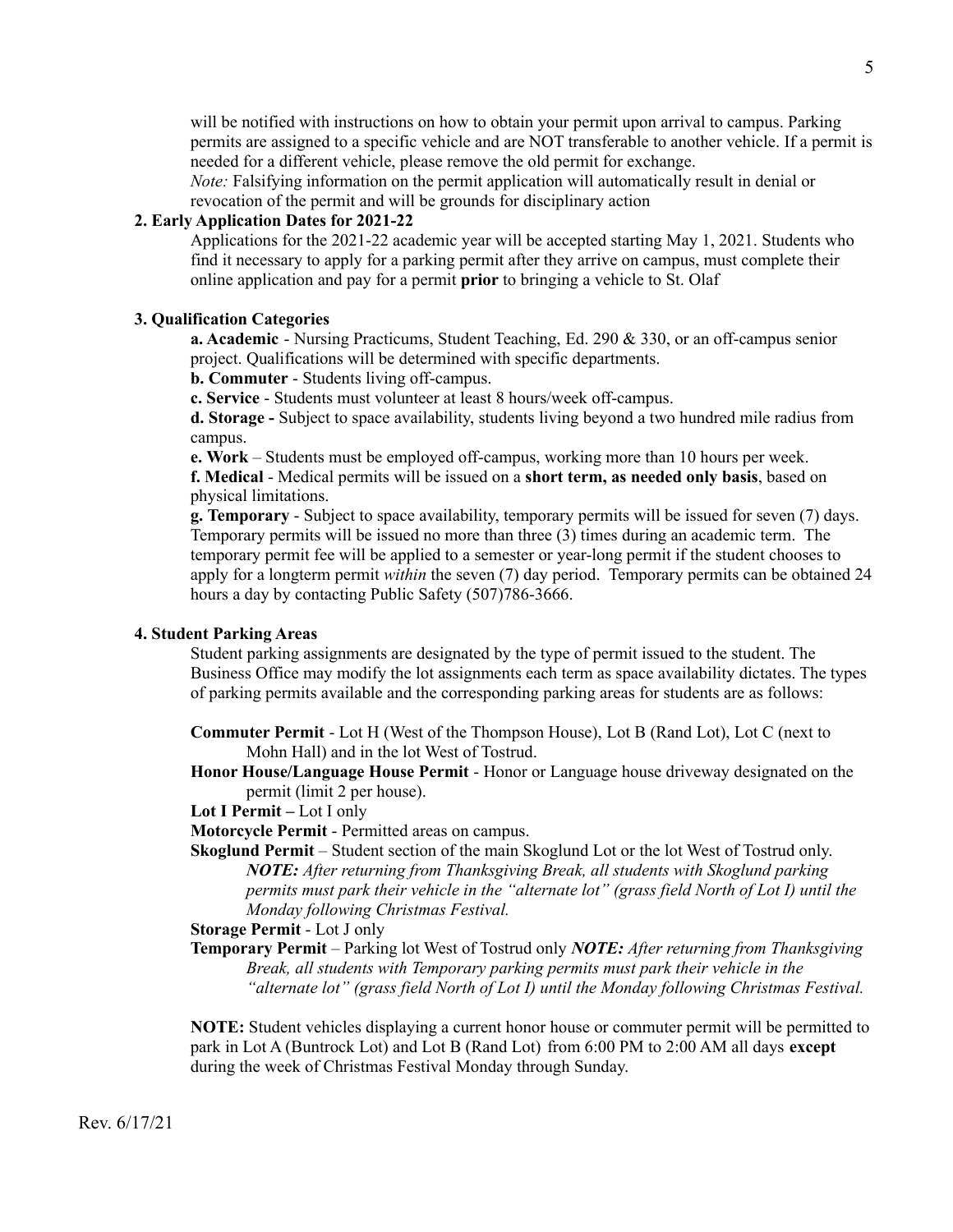### **5. Permit Costs**

All student permits are purchased online except temporary permits. Students who are on off-campus programs will not be entitled to a refund. Revocation of a parking permit for habitual violations of this policy will not entitle the student to a refund of the permit cost. A \$25.00 fee will be charged to replace any permit reported lost/stolen. Parking fees for student permits, including required Minnesota sales tax, are as follows:

| <b>Type of Permit</b> | Sem. I                           | Interim | Sem. II  | Year-Long |
|-----------------------|----------------------------------|---------|----------|-----------|
| Commuter              | \$130.00                         | \$35.00 | \$130.00 | \$280.00  |
| Honor/Language        | \$130.00                         | \$35.00 | \$130.00 | \$280.00  |
| Lincoln Lot           | \$130.00                         | \$35.00 | \$130.00 | \$280.00  |
| Lot I                 | \$130.00                         | \$35.00 | \$130.00 | \$280.00  |
| Motorcycle/Scooter    | N/A                              | N/A     | N/A      | \$80.00   |
| Skoglund Lot          | \$130.00                         | \$35.00 | \$130.00 | \$280.00  |
| Storage - Lot J       | \$130.00                         | \$35.00 | \$130.00 | \$280.00  |
| Temporary             | \$30.00 for 7 consecutive days   |         |          |           |
| <b>Summer Permit</b>  | \$35.00 for both summer sessions |         |          |           |
| Replacing Lost Permit | \$25.00/permit                   |         |          |           |

### **6. Permit Pick Up Information**

Students will receive instructions regarding permit pickups prior to move in day.

### **7. Move-In Process (Sat. Sept. 4 through Wed. Sept. 8)**

To facilitate the move-in process, students will be allowed to park next to their residence hall (i.e. fire lanes) for a period not to exceed two (2) hours. Immediately after unloading the vehicle, students must park in their assigned area designated by their parking permit. All student vehicles **without** a current parking permit must be parked in the **student section**s of the Skoglund lot, the lot West of Tostrud, Lot I or Lot J. Non-permit vehicles parked anywhere other than the Skoglund lot, the lot West of Tostrud, Lot I or Lot J, will be ticketed. All student vehicles must display a current parking permit by Thursday, September 9, 2021 **(the first day of classes)** and be parked in their assigned area. At all other times, permits must be obtained prior to bringing a vehicle to campus. Throughout the year, short-term parking (less than 15 minutes) will be permitted near the residence halls **only** if the emergency flashers are displayed.

### **8. Student Permit Valid Dates**

Year-long permits are valid September 4 – May 31. Semester I permits are valid from September 4 through December 31. Interim permits are valid from January 1 through January 31. Semester II permits are valid February 1 through May 31. Summer permits are valid from June 1 through August 31.

### **9. Leaving Student Vehicles on Campus During Breaks**

Student vehicles may **not** be left on campus while students are participating in a semester long off-campus program or over the summer.

### **10. Summer Parking Permit Information**

Students who will be living or working on campus over the summer (Memorial Day through August 31) will need to obtain a summer parking permit. Applications for **summer 2022** may be